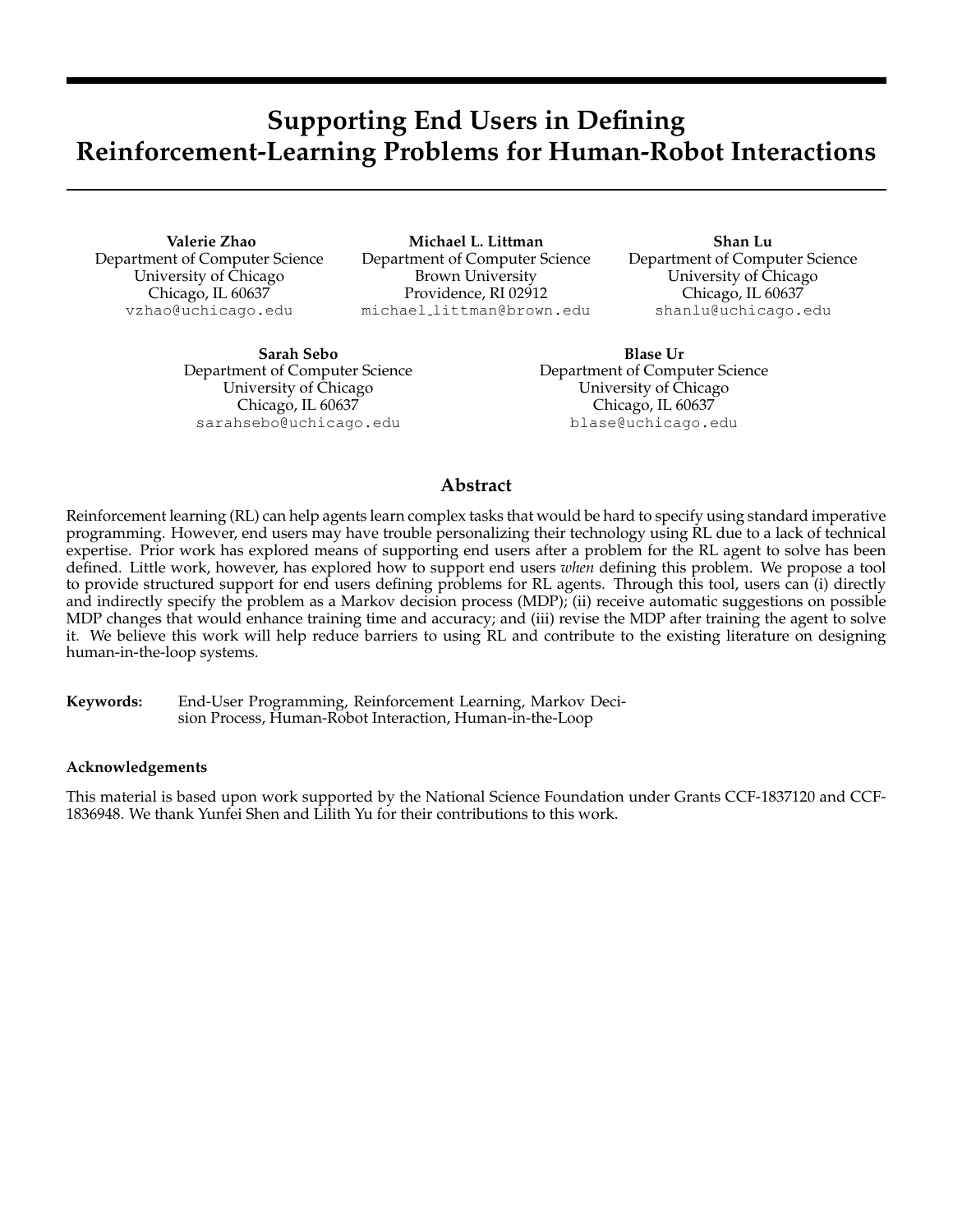# **1 Introduction**

Reinforcement learning (RL) is applicable to a variety of domains [Sutton and Barto, 1998, Barto et al., 2017, Kober et al., 2013], but end users without sufficient technical expertise may have trouble applying it to their own needs. They may face challenges such as determining how to train the RL agent efficiently and how to define and administer rewards. Existing work has attempted to support end users by incorporating user feedback through policy shaping, guided exploration, and augmented value functions [Arzate Cruz and Igarashi, 2020].

While most work supports end users in training the RL agent on a defined task, little work has attempted to address enduser challenges in *defining* that task. It may appear straightforward to define an RL task as a Markov decision process (MDP) with a set of states, a set of actions, and a set of rewards. However, users might find it difficult to anticipate the appropriate state space and action space. Specifying too many states or actions can cause the agent to learn over an excessively long period of time. Specifying too few, on the other hand, may cause the agent to learn a suboptimal policy.

**We propose a tool for assisting end users in defining and refining RL problems.** Our tool consists of a graphical interface that guides the user in defining RL problems both before and after training an agent. Using built-in primitives, users will first directly or indirectly specify the states, actions, and rewards of the MDP. The tool will generate recommendations for refining this MDP, which the user can accept or reject. The RL agent will then train on the resulting MDP. (For our tool, we assume a Q-learning agent.) The interface shows the policy at each timestep to help the user evaluate whether their MDP appropriately captures the intended task. When training terminates, the user can accept the final policy, revise it, or revise the MDP definition and try again.

Our work focuses on RL applications in Human-Robot Interaction (HRI), which concern social interactions between people and robots. In HRI tasks, robots must behave in a socially appropriate manner by adapting to personal preferences, cultural norms, and other context-specific factors [Andrist et al., 2015, Wang et al., 2010, Lee et al., 2012, Leyzberg et al., 2014]. One example in HRI is the issue of robot abuse. Multiple public incidents have occurred in which people purposefully blocked the robots' path or sensors, hurled obscenities against them, or resorted to violent behaviors like kicking and hitting [Nomura et al., 2015, Brščić et al., 2015, Salvini et al., 2010]. Robots designed to accomplish tasks unsupervised must somehow mitigate these incidents.

How can a user help the robot navigate complex social interactions, such as avoiding or pacifying incidents of robot abuse? Programming languages like Python for the Pepper robot<sup>1</sup> require substantial technical knowledge. End-user programming paradigms and systems, such as Choreographe [Pot et al., 2009], demands less technical knowledge but still requires the user to anticipate the ideal robot behavior under a specific circumstance for all possible circumstances. A similar problem arises for Learning from Demonstration (LfD).

In contrast, an RL approach can help the robot adapt to the many scenarios it will encounter without requiring the user to detail each possibility, making it especially well suited to those with minimal programming and domain expertise. Unfortunately, to leverage RL for this problem, the user still needs advanced knowledge of the environment. In our example, users may neglect to realize that states related to bystanders may affect the likelihood of robots being bullied, choosing instead to only consider states that relate to the bullies and the robot. Our tool seeks to address this gap, with a focus on HRI tasks but may also be extended to other applications.

# **2 Vision for the Interaction**

We envision a multi-stage interaction between the user and the RL system. Via a graphical interface, the user will first specify the states, actions, and rewards of the MDP (Figure 1) by selecting from a set of system-defined choices (Figure 2). However, some users may find it difficult to think about RL tasks in the terms of MDP. The interface will offer these users the option to, instead, define the task by predicting parts of the optimal policy. They will describe these predictions in the form of IF-THEN (trigger-action) statements, and the system will extract a potential MDP based on these statements. For example, if the user writes "IF a person starts hitting the robot THEN the robot should run away," the system will infer that "whether there is a person hitting the robot" is a relevant state and "robot running away from people" is a relevant action for the MDP overall.

The system will review the MDP and recommend possible changes to improve the training efficiency and accuracy. These recommendations may include removing redundant state features and actions, or adding those that seem relevant to the task. The user accepts or rejects these recommendations based on their understanding of their intended task, producing a tentative MDP on which to train the robot.

Training the robot will produce information for debugging the MDP. During training, the interface will show the policy of the robot at each timestep. The user can monitor this to understand the trends in the robot's learning, such as how quickly they acquire the right behaviors. When the robot has completed learning, the interface visualizes the final policy.

<sup>1</sup>https://www.softbankrobotics.com/emea/en/pepper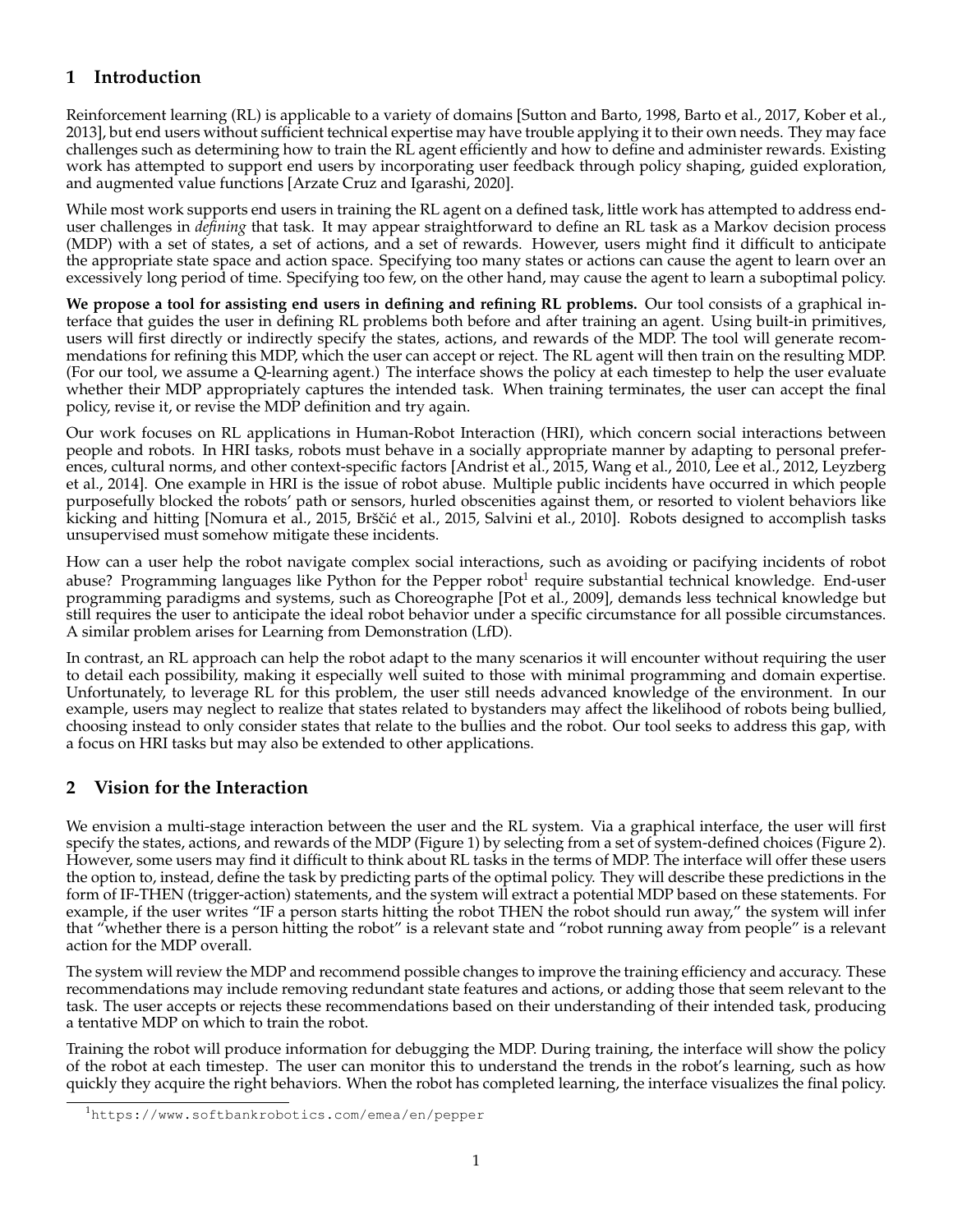

Figure 1: Design sketches showing selected stages of the user interaction with our graphical interface. Left: The user can specify outcomes and assign reward values as part of the MDP. Right: The user can specify states and actions as well as review recommendations from the system.

#### **State Features**

- **Person's Location**: their position and distance relative to the robot;
- **Person's Mood**: how happy, engaged, or frustrated they are;
- **Person's Actions**: whether they are looking at the robot or speaking, what they are saying, or other user-specified actions;
- **Miscellaneous**: what the robot is doing, is the environment noisy, is there trash around the robot.

#### **(Robot's) Actions**

- **Gaze**: look at a specific person, object, or somewhere else;
- **Speech**: say a specified phrase, stop speaking;
- **Indicate**: motion to people or objects;
- **Navigate**: start/stop traveling a specified distance toward a specified direction at a specified speed;
- **Miscellaneous**: rest, shut down.

#### **Outcomes to Reward**

- **Person's Mood**: whether they are happy, engaged, or frustrated;
- **Person's Speech**: whether they refer to the robot positively, whether they say certain phrases;
- **Person's Actions**: whether they acknowledge or ignore the robot; whether they respond as expected (e.g. whether they are following the robot's directions).

Figure 2: A work-in-progress list of interface primitives we plan to support, deduced from reviewing existing tasks studied in HRI literature (e.g. [Sauppé and Mutlu, 2014]). "Person" refers to a single individual interacting with the robot, such as a conversation partner.

The user may even choose to see the robot execute this policy, either in simulation or in a real-world deployment. The user can modify this final policy, or return to the beginning to revise the MDP and repeat the process.

To illustrate a use case of our proposed tool, we walk through the following example. Suppose a robot is deployed at a store and tasked with maximizing average customer satisfaction, as measured by an in-store exit survey. A user who is comfortable with the ideas of MDP might use our interface to specify state features related to the mood of the customers. They might specify actions such as greeting customers and approaching customers to offer assistance. They might consider each customer to be an episode, and the positive or negative survey rating of the customer to be the reward for that episode. A different user might choose to to define the tasks by writing IF-THEN statements such as "IF a customer begins to get frustrated THEN approach the customer to offer assistance," allowing the system to extract a similar MDP as above.

Based on the MDP, the tool might recommend additions to the states, actions, and rewards to account for potential robot abuse. For example, it might recommend the age of the customer as a state feature since children might be more unruly and more likely to hinder the robot, and the ability to run away as a possible action. The user decides to accept these changes, and then train the robot. When training has concluded, suppose the user sees that the final policy has the robot walk away from people intentionally blocking its path. The user wants to know if it will be more effective in raising customer moods and reducing antagonistic encounters if the robot instead asks the customer to politely move, which was not an action included in the original MDP. They can, therefore, return to the starting MDP, modify it to add this new action, and re-train the robot.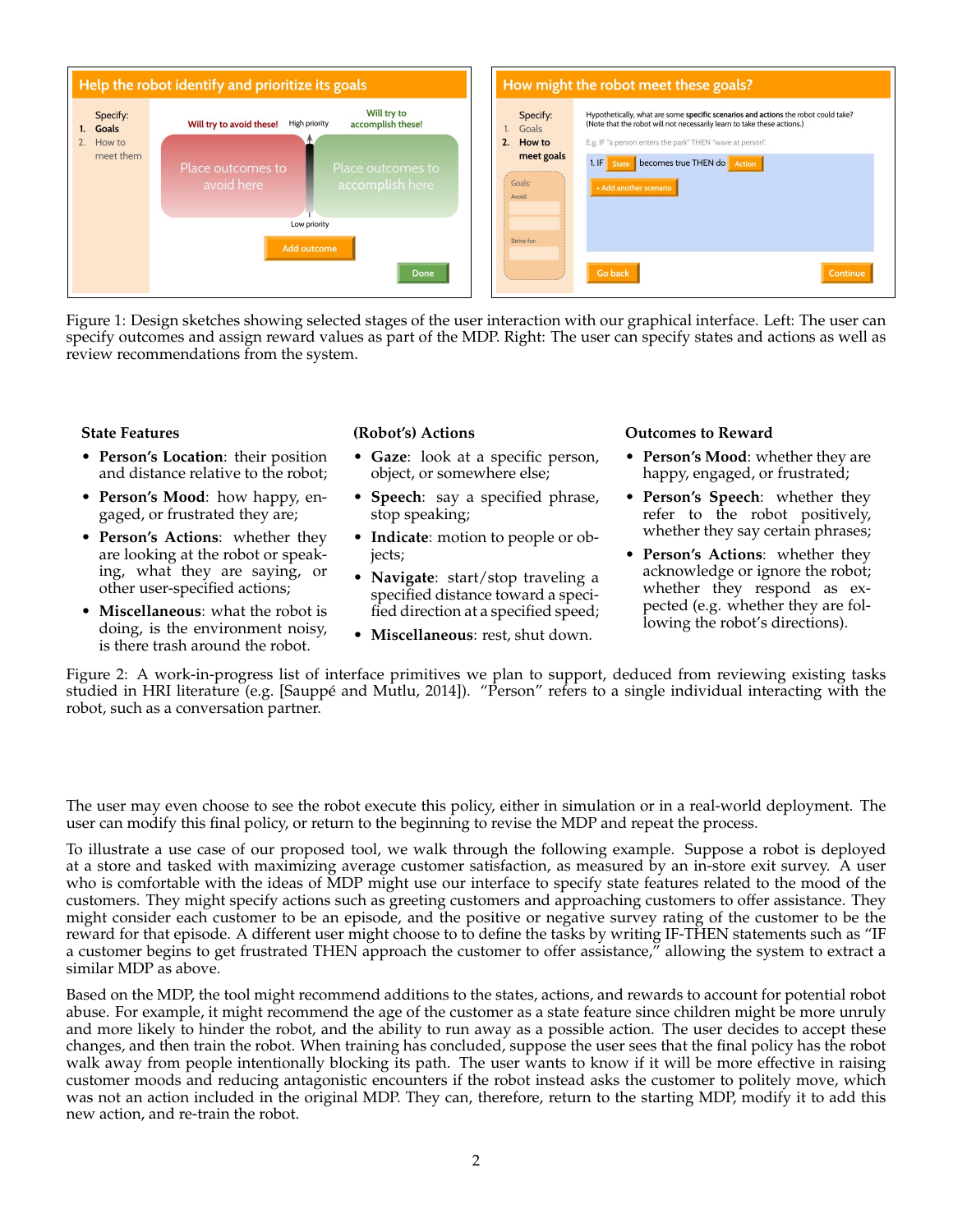# **3 Development and Evaluation**

Our development road map consists of low-fidelity prototyping, an implementation stage, and then a final user study evaluation. We will first hold remote, moderated sessions with participants of various levels of technical expertise to prototype our designs with them. After iterating on the designs based on participants' feedback, we will implement them. We evaluate the implemented system with a user study.

In the user study, participants will use our tool to train a robot for a set of HRI tasks. We may select tasks applicable to either the NAO $^2$  or the Stretch $^3$  robots. There may be a baseline condition in which participants use a simplified version of tool, without receiving automatic support in the form of MDP recommendations or policy visualizations. We will ask participants to rate the difficulty of the tasks, the convenience of the tool, and the confidence in their answers. We will administer the System Usability Scale and ask participants to describe their thought process during the experience.

# **4 Related Work**

In this section, we review selected existing work on applying RL to HRI and on RL tools for end users.

#### **4.1 HRI Applications for RL**

Hemminghaus and Kopp [2017] explored how Q-learning can help a robot learn when and how to provide assistance to the user without overwhelming them or distracting them from the task at hand. Park et al. [2019] designed a robot for expanding childrens' language skills by using Q-learning to determine the complexity of the stories it tells to children. Ramírez et al. [2016] used inverse RL to train robots to approach humans in a socially appropriate manner. In these works, the authors defined the RL problem for the robot to solve, rather than asking novices to determine the problem, which our work will enable.

#### **4.2 RL Support for End Users**

A large body of work has investigated the potential for interactive RL, in which the user is able to adjust the reward function and state features during the agent's learning process [Amershi et al., 2014, Arzate Cruz and Igarashi, 2020]. Thomaz and Breazeal [2006] found that study participants used rewards to provide feedback on the robot's past actions and provide guidance on future actions. Incorporating these reward variants helped RL non-experts efficiently train a virtual robot to successfully bake a cake. In addition, Thomaz et al. [2006] found that study participants preferred giving positive rewards, and often adapted their reward behavior as they became more knowledgeable about the robot's training process. MacGlashan et al. [2017] showed that people construe the reward they deliver as being a critique relative to the agent's recent behavior. Judah et al. [2010] explored means of combining agent exploration with end-user critique after each session to label certain actions as "good" or "bad." These studies largely focus on end-user involvement during the training process. Our work instead enables users to explicitly define the problem being learned, thus allowing them to dictate the purpose of the training and to do so before training starts.

### **5 Conclusion**

A large body of work has examined supporting end users and experts in improving their RL system after it is deployed, yet little has attempted to help at the very beginning of this lifecycle. We propose supporting end users in defining RL problems through structured templates, automatic recommendations, and iterative debugging. We will prototype these designs, implement them, and then evaluate the system by conducting a user study with HRI tasks.

# **References**

Saleema Amershi, Maya Cakmak, William Bradley Knox, and Todd Kulesza. Power to the people: The role of humans in interactive machine learning. *AI Magazine*, 35(4), Dec. 2014. doi: 10.1609/aimag.v35i4.2513.

Sean Andrist, Micheline Ziadee, Halim Boukaram, Bilge Mutlu, and Majd Sakr. Effects of culture on the credibility of robot speech: A comparison between english and arabic. In *Proceedings of the Tenth Annual ACM/IEEE International Conference on Human-Robot Interaction*, HRI '15, 2015. doi: 10.1145/2696454.2696464.

Christian Arzate Cruz and Takeo Igarashi. *A Survey on Interactive Reinforcement Learning: Design Principles and Open Challenges*. 2020.

<sup>2</sup>https://www.softbankrobotics.com/emea/en/nao

<sup>3</sup>https://hello-robot.com/product